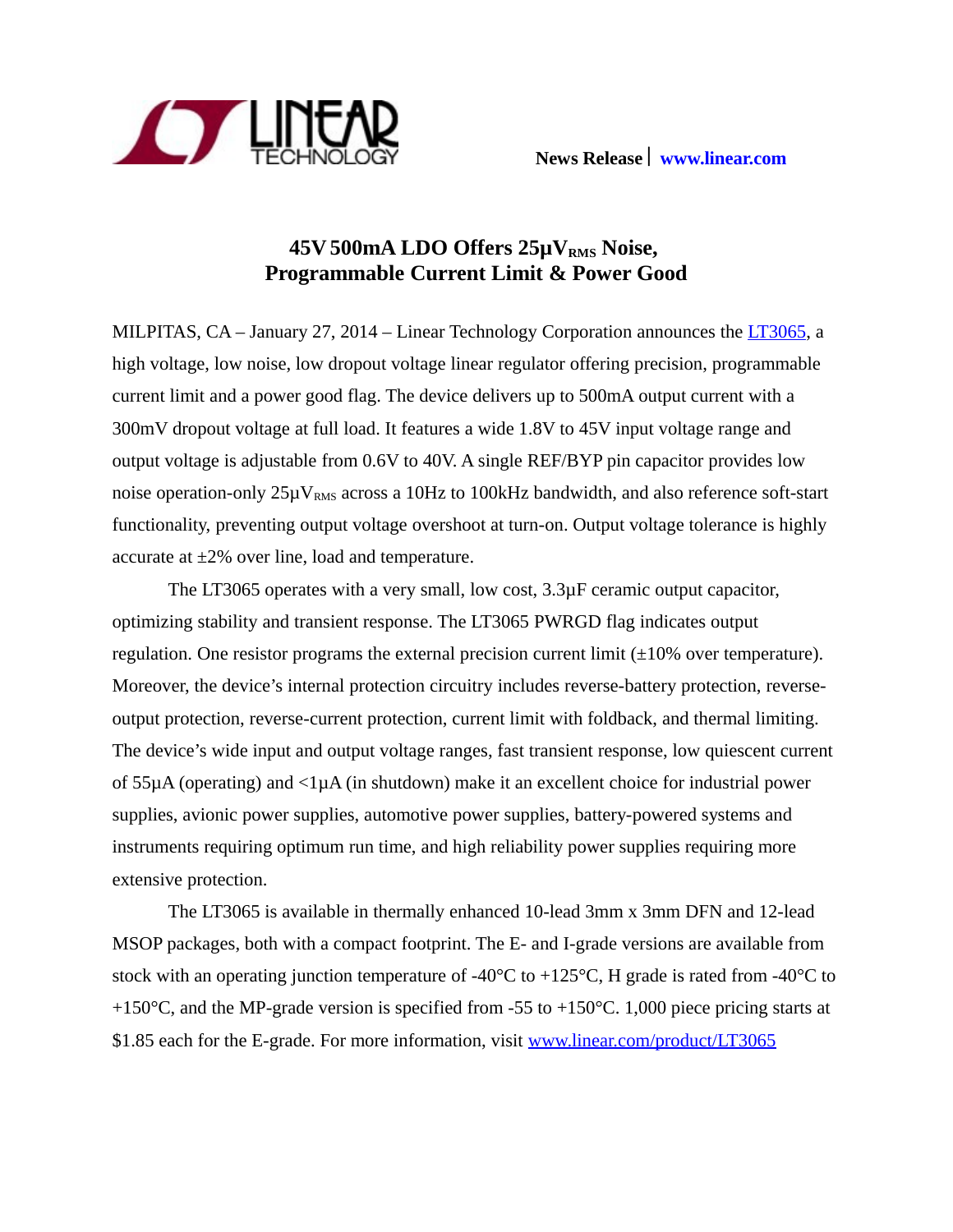## **Photo Caption:**  $45V_{IN}$ ,  $0.6V_{OUT}$  500mA Ultralow Noise LDO with Power Good Flag

### **Summary of Features: LT3065**

- Output Current: 500mA
- Dropout Voltage: 300mV
- Input Voltage Range: 1.8V to 45V
- Programmable Precision Current Limit: ±10%
- Low Quiescent Current: 55µA
- Power Good Flag
- Low Noise:  $25\mu V_{RMS}$  (10Hz to 100kHz)
- Adjustable Output Voltage: 0.6V to 40V
- Single Capacitor Soft-Starts Reference & Lowers Output Noise
- Output Tolerance: ±2% Over Line, Load & Temperature
- Stable with Low ESR, Ceramic Output Capacitors (3.3µF minimum)
- Current Limit Foldback Protection
- Shutdown Current: <1µA
- Reverse Battery & Thermal Limit Protection
- 10-Lead 3mm × 3mm DFN & 12-Lead MSOP Packages

#### About Linear Technology

Linear Technology Corporation, a member of the S&P 500, has been designing, manufacturing and marketing a broad line of high performance analog integrated circuits for major companies worldwide for over three decades. The Company's products provide an essential bridge between our analog world and the digital electronics in communications, networking, industrial, automotive, computer, medical, instrumentation, consumer, and military and aerospace systems. Linear Technology produces power management, data conversion, signal conditioning, RF and interface ICs, µModule<sup>®</sup> subsystems, and wireless sensor network products. For more information, visit [www.linear.com](http://www.linear.com/)

 $\Box$ , LT, LTC, LTM, Linear Technology, the Linear logo and  $\mu$ Module are registered trademarks of Linear Technology Corp. All other trademarks are the property of their respective owners.

**Press Contacts:**

#### **North America / Worldwide UK & Nordic**

John Hamburger, Director Marketing **Alan Timmins** Communications [alan@ezwire.com](mailto:alan@ezwire.com) [jhamburger@linear.com](mailto:jhamburger@linear.com) Tel: +44-1-252-629937 Tel: 408-432-1900 ext 2419